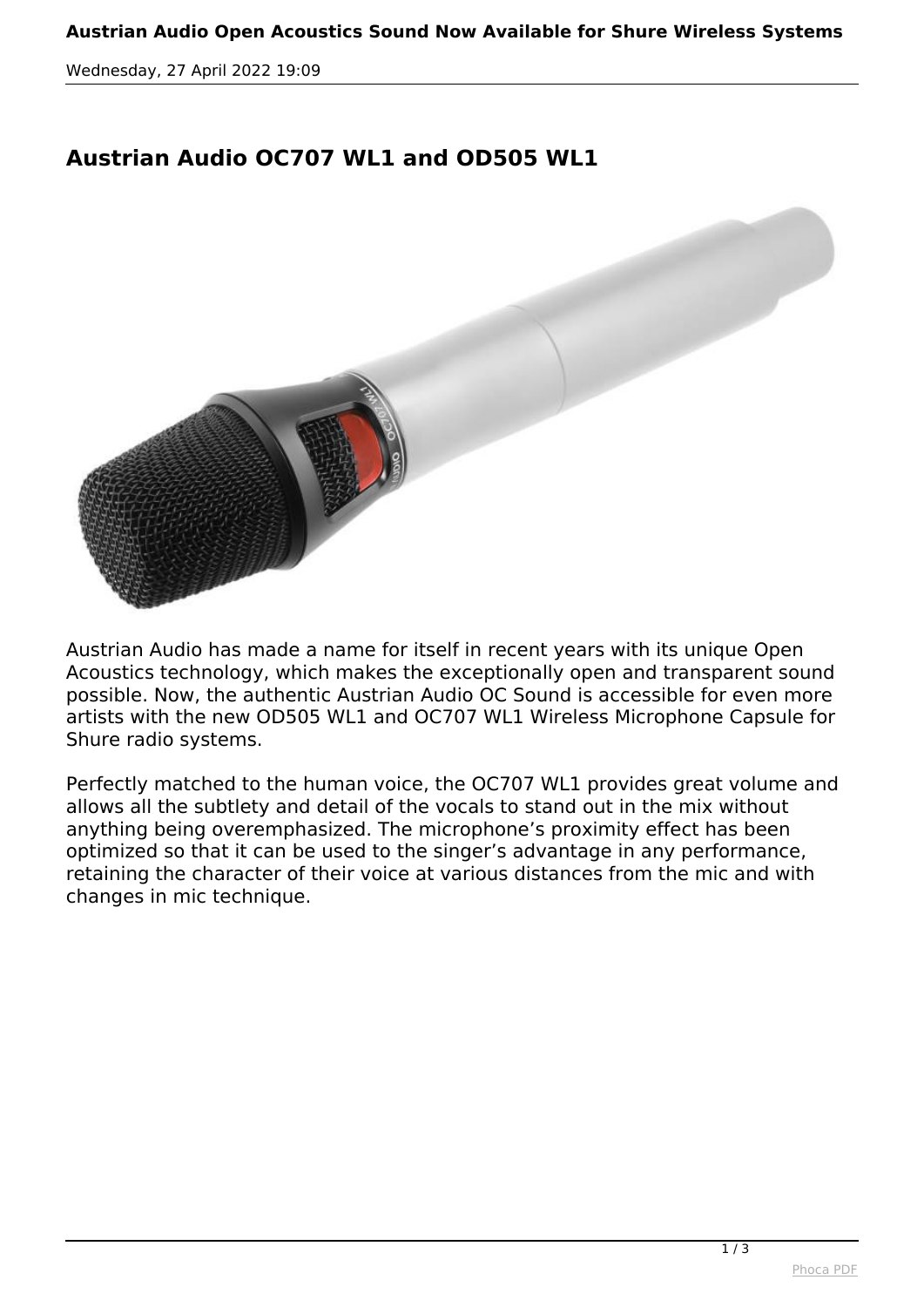## **Austrian Audio Open Acoustics Sound Now Available for Shure Wireless Systems**

*Wednesday, 27 April 2022 19:09*



*Advantages of the Open Acoustic Design:*

- *Perfectly formed supercardioid over a wide frequency range*
- *Superb feedback characteristics*
- *Reduced susceptibility to pop noise thanks to the innovative pop noise diffuser*
- *No change in the sound and in the feedback behavior when gripping directly on the microphone head grille*
- *Excellent control over the proximity effect*

*The OD505 WL1 is the perfect performance partner for any artist, whether lead or backing vocals. It's natural tuning and strong signal quality provide the perfect foundation to bring out the strengths of any vocalist with minimal tweaking required. In many live situations, ambient noise is a big problem. That's why a supercardioid was chosen as the directional characteristic for the OD505. This focuses on the voice, so drums or other loud instruments on stage are not additionally amplified through the vocal microphone.*

## *Prices:*

*Europe: OD505 WL1 €249 - OC707 WL1 €399 RRP*